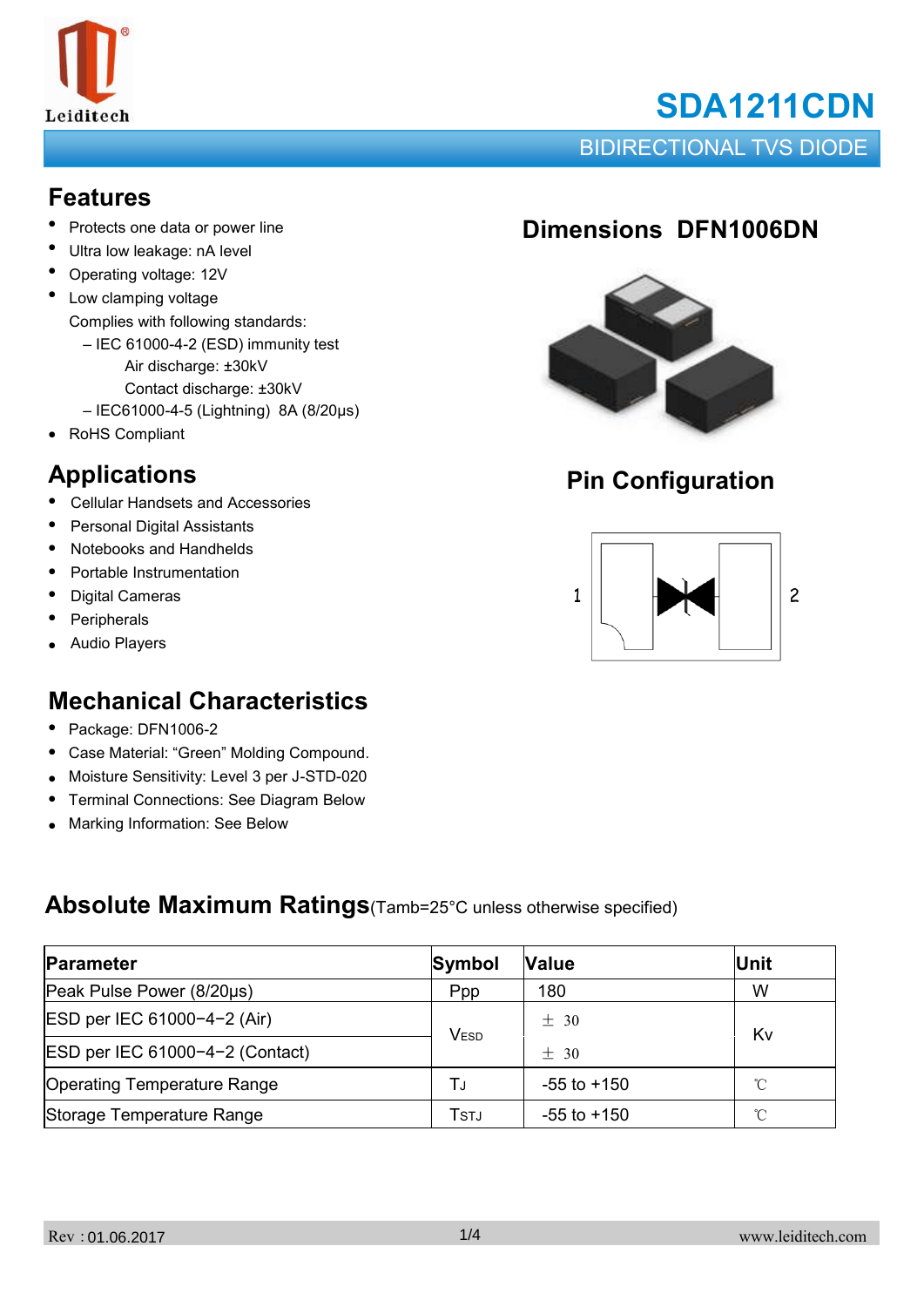

### **Electrical Characteristics**(TA=25°C unless otherwise specified)

| Part Number | Device<br>Marking | V <sub>RWM</sub><br>(V) | $V_{\text{BR}}$<br>(V) | (mA) | $V_c$<br>@1A | (Max) | Vc<br>(QA) | <b>IR</b><br>μA<br>(Max) | (Pf)<br>(Typ.) |
|-------------|-------------------|-------------------------|------------------------|------|--------------|-------|------------|--------------------------|----------------|
| SDA1211CDN  | 22                | 12                      | 13.3                   |      | 15.5         | 22.5  | 8          | 0.2                      | 30             |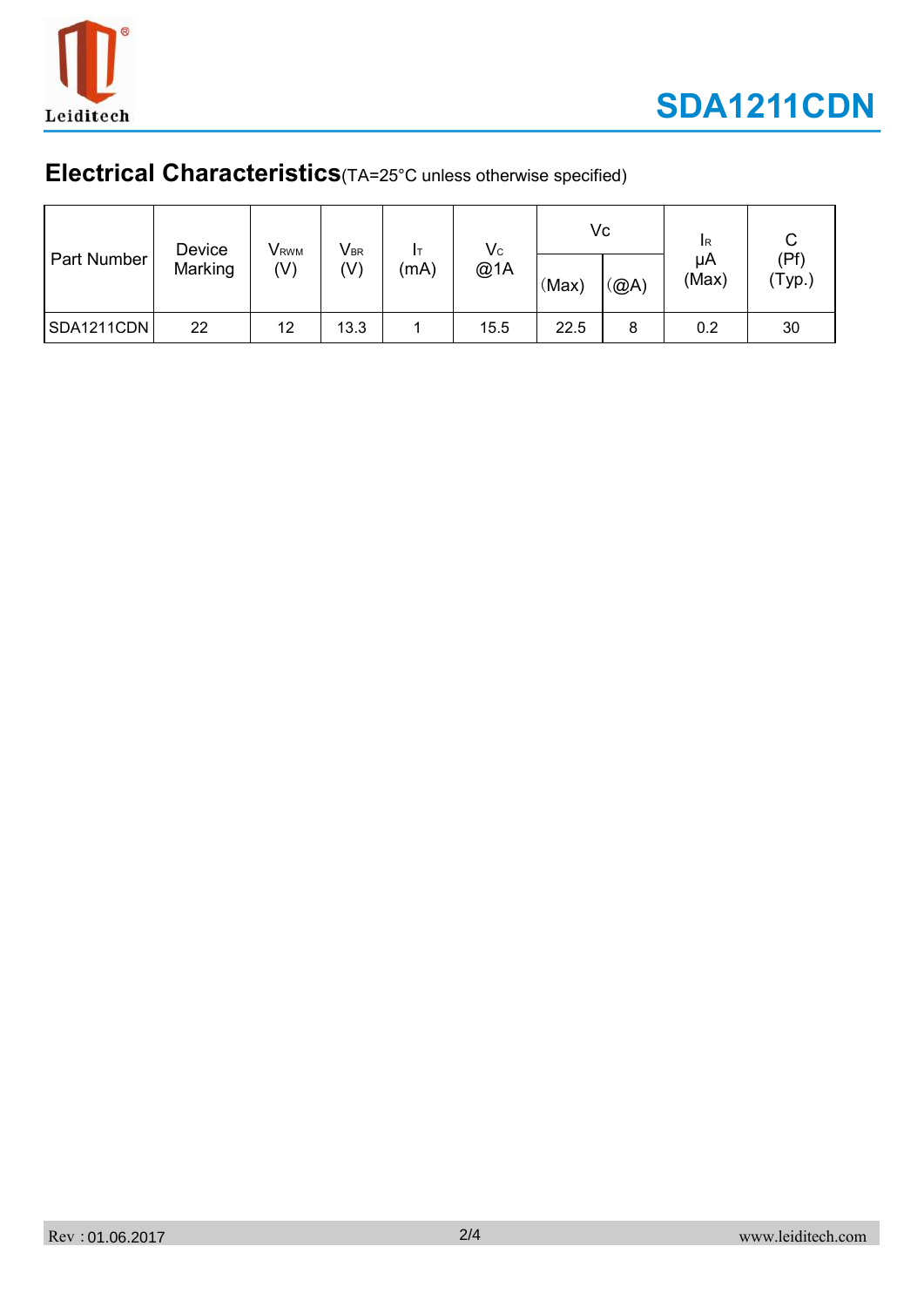

### **Typical Performance Characteristics (TA=25°C unless otherwise Specified)**



#### **Junction Capacitance vs. Reverse Voltage Peak Pulse Power vs. Pulse Time**



 **Clamping Voltage vs. Peak Pulse Current Power Derating Curve**



 **8 X 20μs Pulse Waveform**







#### **ESD Clamping Voltage**

#### **8 kV Contact per IEC61000−4−2**